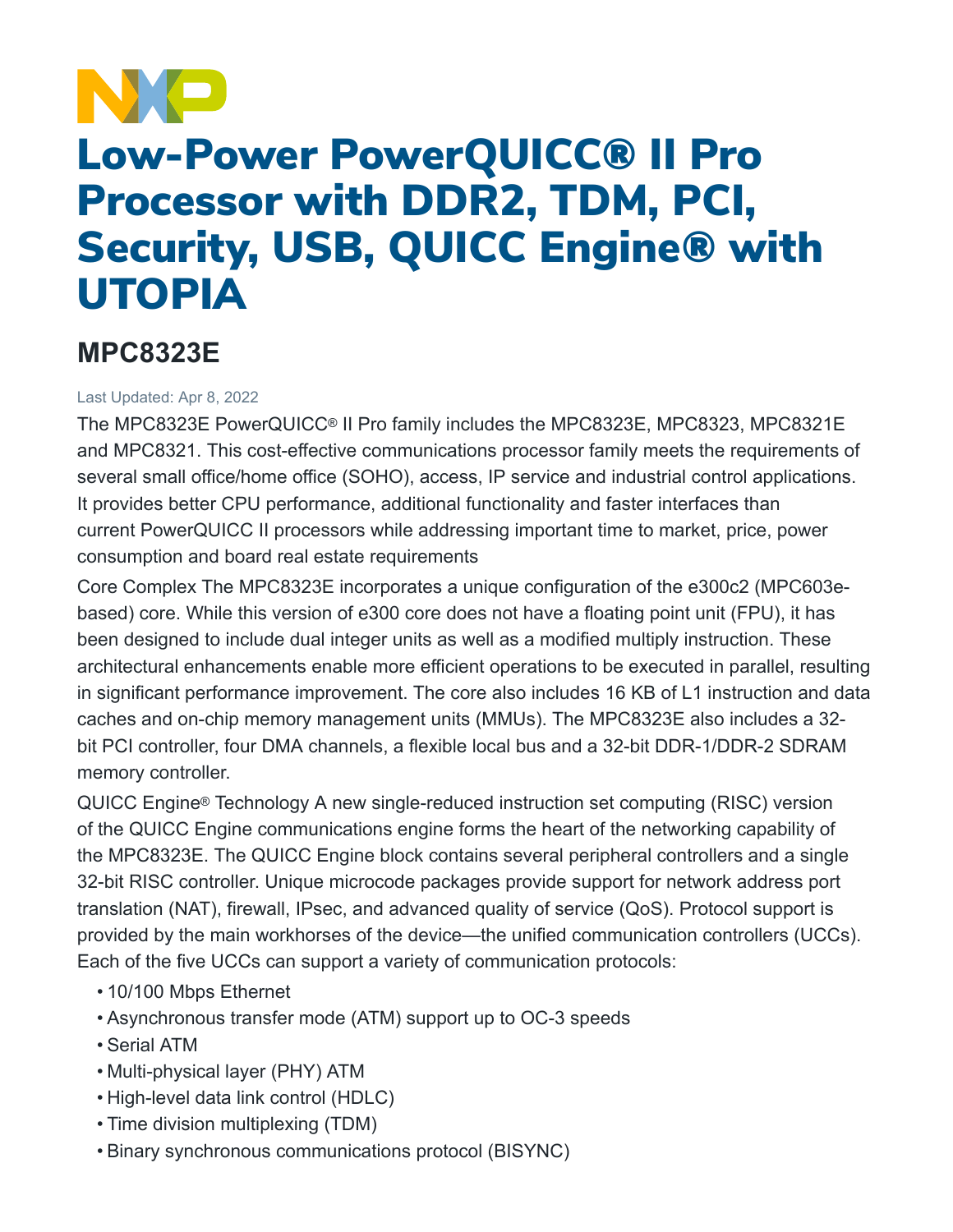• UCC can also support USB 2.0 (full/low-speed).

In addition, the QUICC Engine can also support a universal test and operations PHY interface for ATM (UTOPIA) level 2 for up to 31 multi-PHY.

Hardware Security Engine The security engine (SEC 2.2) on the MPC8323E and MPC8321E allows CPU-intensive cryptographic operations to be off-loaded from the main CPU core. The security-processing accelerator provides hardware acceleration for DES, 3DES, advanced encryption standard (AES), secure hash algorithm (SHA)-1 and MD-5 algorithms.

System Interface Unit The MPC8323E family also includes a 32-bit double data rate (DDR)-1/ DDR/2 memory controller, a 32-bit peripheral component interconnect (PCI) controller, a 16-bit local bus and four direct memory access (DMA) channels

Typical Applications

- Residential gateways
- SOHO networking
- VPN routers
- Access points
- DSLAM line cards
- Industrial control
- Test and measurement equipment

## **Freescale PowerQUICC MPC8323E Communications Processor Block Diagram Block Diagram**